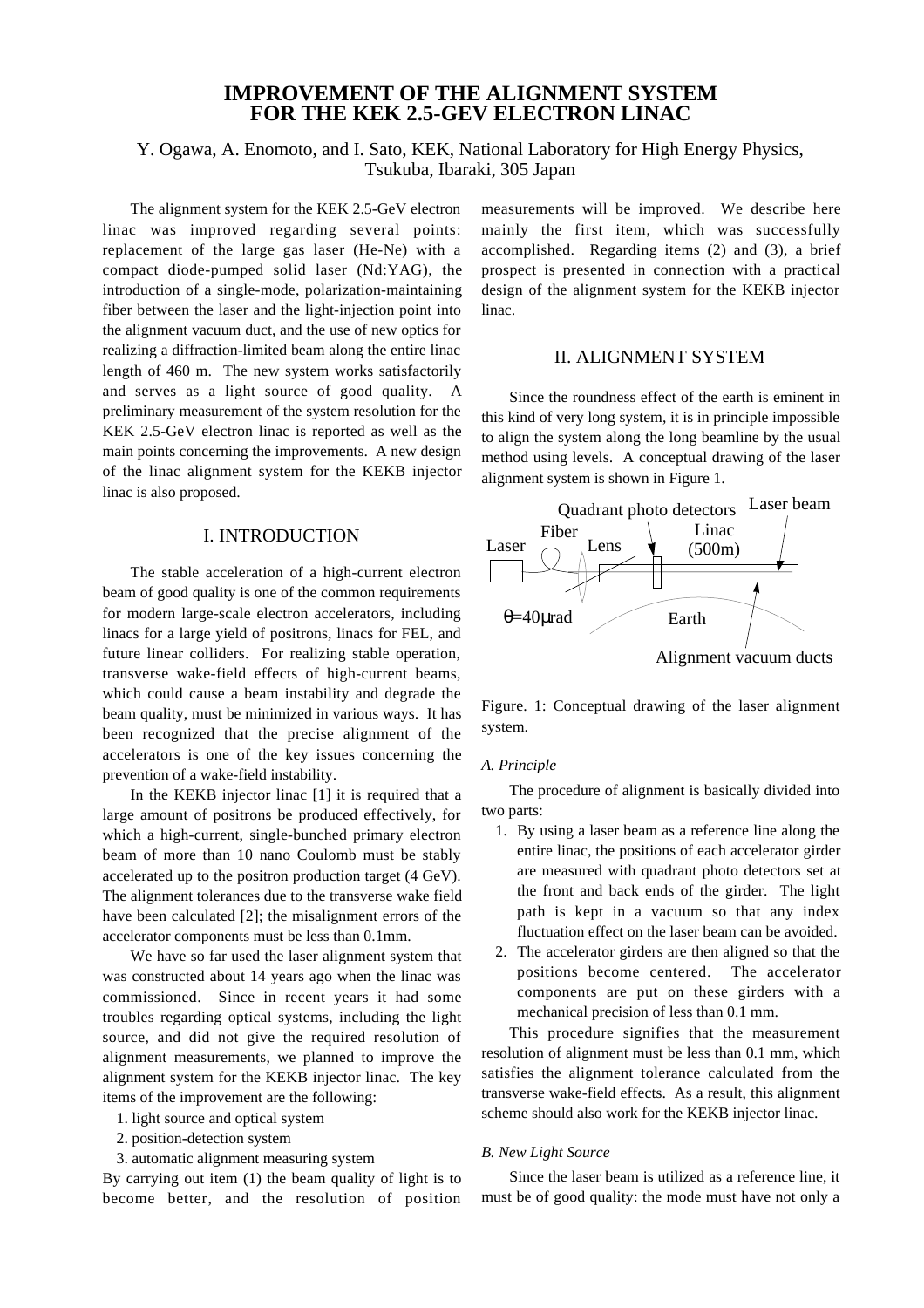good Gaussian profile, but also a shorter wavelength for accomplishing a smaller beam size of the diffraction limit. The laser used so far is a He-Ne gas laser at a wavelength of 633 nm, which essentially suffers instability problems due to the characteristics of the gas used. The recent progress of laser-diode pumped solid lasers is prominent; a good beam quality is easily obtained compared with that of gas lasers. Besides, utilization of non-linear optical materials allows an effective generation of a laser beam having a shorter wavelength. We have adopted a laser-diode pumped Nd:YAG laser with subharmonic generation at a wavelength of 532 nm as a new light source. The characteristics of the laser are shown in Table I.

Table I. Parameters of the laser for alignment: a laser-diode pumped Nd:YAG laser with subharmonic generation (single longitudinal mode) [3].

| Wavelength (nm)                          | 532                      |
|------------------------------------------|--------------------------|
| CW Output Power (mw)                     | >10                      |
| <b>Transverse Mode</b>                   | $TEM_{\infty}$           |
| $TEM_{00}$ Beam Diameter (mm)            | 0.32                     |
| TEM <sub>00</sub> Beam Divergence (mrad) | 2.2.                     |
| Beam Pointing Stability (urad)           | $\pm$ 3 (measured@ 8hrs) |
| Stability of Output Power (%)            | $\leq$ 2 (8hrs)          |
| Noise $(10Hz-1GHz)$ (% rms)              | < 0.5                    |
| Polarization                             | linear                   |
| Inherent Line Width (kHz)                | $<$ 10 (1ms)             |
| Jitter (kHz)                             | <±500 (1s)               |

#### *C. Fiber Optics*

Although the laser shows a fairly good pointing stability of  $\pm 3$  µrad over 8 hours, it is not sufficient for our alignment system, since this angular variation causes a beam-position fluctuation of ±1.5 mm at a distance of 500 m. In order to prevent this effect, we have introduced a single-mode polarization-maintaining optical fiber for transporting the laser beam from the laser to the alignment optical system. In this way, we could isolate the alignment optical system from the laser, so that it is not affected by the laser, itself. The pointing stability is improved by using a positioning system of high-precision and high-stability for the fiber output point. The mode shape is also improved by the modecleaning effect of the fiber, showing a good Gaussian form.

#### *D. Alignment Optical System*

Since the laser beam is used as a reference line, the beam size must be sufficiently small to permit the required measurement resolution. According to the characteristics of the quadrant photo detectors and the electric circuits, it has turned out that a beam size of less than 30 mm in diameter assures an alignment resolution

of 50 µm. From calculations based on Gaussian beam optics, if a diffraction-limited beam is established and the beam waist is located at a distance of 500 m from the beam-injection point, the beam size would be about 15- 20 mm for a wavelength of 532 nm, which is satisfactory for our system.

For accomplishing this, we made special optics for a beam-size transformation that enables a diffractionlimited beam along the entire linac. The experimental results show that a laser beam with an initial size of 30 mm in diameter at the electron gun girder is successfully transported to the end of the linac, where the beam diameter is measured to be less than 15 mm  $(1/e^2)$ . As a result, an alignment resolution of less than 50 µm is expected.

### III. PRELIMINARY MEASUREMENTS

In order to check the performance of the system, we carried out preliminary measurements of the alignment status of the KEK 2.5-GeV linac as well as a brief calibration of the measurements.

#### *A. Calibration*

Rough calibrations were performed at two representative points (first and last acceleration sections) in the linac in order to understand the position dependence of the calibration factors. By moving the quadratic photo detectors with a precision of  $10 \mu m$ , the detector outputs were measured. The results are shown in Figure 2. The errors due to beam-position fluctuations were sufficiently small during the measurements. The measurement resolution was estimated to be less than 50 µm.



Figure 2: Calibration of the alignment system. The solid lines represent the linear fitting of the data.